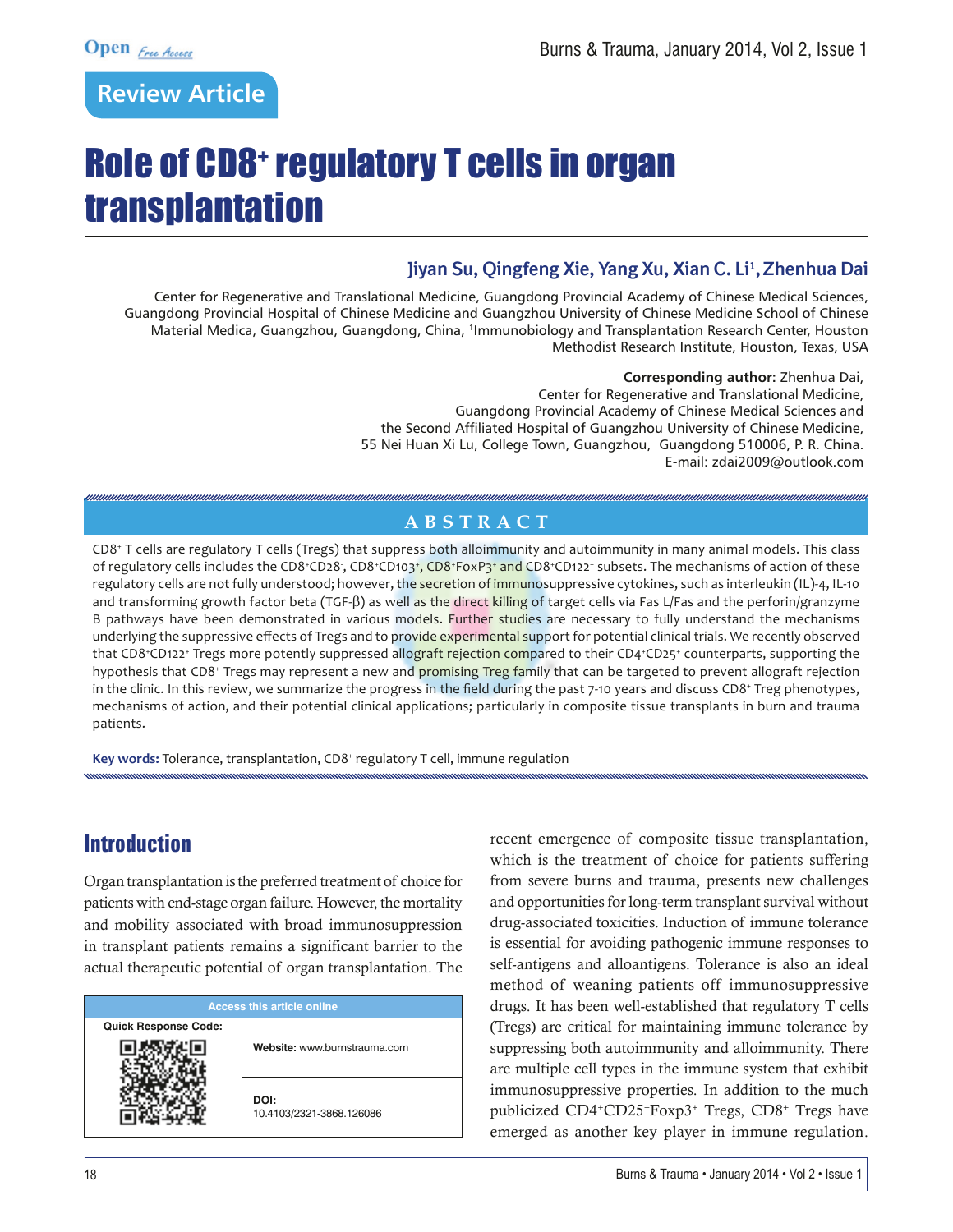Early studies showed that  $CD8<sup>+</sup>$  T cells could suppress immune responses, thereby functioning as suppressor cells,[1,2] and tremendous progress has occurred regarding their suppression of alloimmunity and mechanisms of action. For example, Liu *et al*., demonstrated that CD8+CD28- T cells inhibited T helper alloreactivity in an major histocompatibility complex (MHC) class I-restricted manner.[3] These CD8+ Tregs also induced xenoreactive CD4+ T-cell anergy.[4] Human CD8+ Tregs inhibited graft-versus-host disease (GVHD) in humanized mice.[5] Additionally, either donor-specific or induced CD8+FoxP3+ Tregs facilitated skin allograft survival in certain models.[6] Moreover, antigen-induced CD8<sup>+</sup>CD103<sup>+</sup> Tregs have been shown to suppress alloreactive effector  $T$  cell function.<sup>[7]</sup> More importantly, several recent studies have shown that CD8+CD122+ T cells are also potent Tregs that inhibit both alloimmunity and autoimmunity.[8-19] In particular, we have recently found that in an islet transplant model, naturally occurring CD8+CD122+ Tregs in the periphery more potently suppressed allograft rejection than their CD4+CD25+ counterparts.[20] Therefore, CD8+ Tregs may represent a new and promising Treg family that can be targeted to treat autoimmune diseases and allograft rejection in the clinic. Here, we review the most recent progress in the field and discuss potential clinical applications for the induction of tolerance to composite tissue transplants.

# **CD8+CD28<sup>−</sup> Tregs**

Previous studies have demonstrated that CD8+CD28<sup>-</sup>T cells are immunosuppressive.[18] Liu *et al*., originally reported the specific suppression of T helper alloreactivity by MHC class-I-restricted CD8<sup>+</sup>CD28<sup>-</sup> T cells,<sup>[3]</sup> which were generated by multiple rounds of *in vitro* allostimulation of peripheral blood mononucleocytes. These MHC class-I-restricted CD8+CD28- T cells induced xenoreactive human CD4+ T-cell anergy upon specific recognition of MHC class-I antigens.<sup>[4]</sup> Adoptive transfer of CD8+CD28cells resulted in profound inhibition of corneal xenograft rejection.[21] Qa-1-restricted CD8+CD28- T cells regulated the reactivation of both T cells and natural killer T (NKT) cells.[22] Human xenospecific CD8+CD28- Tregs inhibited T helper cell responses to porcine aortic endothelial cells by suppressing necrosis factor (NF)-kappa B activity in porcine antigen-presenting cells (APCs).[23] Allospecific and induced CD8+CD28- FoxP3+ Tregs induced immunoglobulin-like transcript (ILT)3+/ILT4+ tolerogenic endothelial cells or APCs, down-regulated the expression of costimulatory (CD80/CD86) and adhesion (CD54/CD58) molecules, thereby suppressing alloimmune responses.[23-26] Although induced CD8+CD28- Tregs expressed FoxP3,[24] natural

CD8+CD28- Tregs were FoxP3-negative.[27] The induced, but not natural, CD8+CD28- Tregs expressed glucocorticoidinduced tumor necrosis factor receptor-related protein (GITR) and cytotoxic T-cell antigen 4 (CTLA4), whereas both Tregs expressed  $CD62L^{[27,28]}$  [Figure 2]. Moreover, graft function was maintained with minimal or no immunosuppression in patients that had circulatory CD8<sup>+</sup>CD28 Tregs.<sup>[29]</sup> The expansion of CD8<sup>+</sup>CD28 Tregs was associated with the reduced occurrence of acute or chronic rejection.[30] The adoptive transfer of CD8+CD28- Tregs from tolerized liver transplant recipients alleviated acute allograft rejection in rats.[31] Donor-specific T cell vaccination induced CD4+CD25+ or CD8+CD28- Tregs that promoted transplant tolerance in new recipient mice that received a cardiac allograft.<sup>[32]</sup> Taken together, mounting evidence suggests that CD8+CD28- cells are Tregs that can either suppress allograft rejection or promote allograft tolerance. CD8+CD28- Tregs are the primary effectors of transplant tolerance and act on the endothelium and antigen presenting cells (APCs) to induce a tolerogenic phenotype and inhibit CD4+ T helper cell alloreactivity.

# **CD8+CD103+ Tregs**

It has been shown that a  $CD8<sup>+</sup>$  T cell population lacking CD44 but expressing CD103 produced transforming growth factor beta (TGF-β), inhibit CD4+ proliferation *in vitro*, and attenuate adoptively transferred ileitis *in vivo*, most likely by counteracting the proinflammatory role of the CD44high subset of T cells.<sup>[33]</sup> Therefore, these CD8<sup>+</sup> Tregs exhibit a naive T cell phenotype (CD8+CD103+CD44lowCD62Lhigh), as shown in Figure 1. In contrast, allostimulated CD8+CD103+ Tregs displayed limited effector functions, such as cytotoxicity and interferon (IFN)-γ production. Instead, CD8+CD103+ Tregs suppressed alloreactive effector T cells.[7] Lu *et al*., demonstrated that CD8+CD103- T cells differentiated into CD8+CD103+FoxP3+ T cells after *in vitro* stimulation with either alloantigens or transforming growth factor (TGF)-β and that the number of  $CD8+CD103<sup>+</sup>$ Tregs increased in spontaneously tolerant recipients of a liver allograft.[34] Rapamycin not only promoted the *in vitro* generation of CD8+CD103+ Tregs after allostimulation, but also enhanced their suppressive capacity.[35] However, a study by Feng *et al*., found that CD103 expression by CD8+ T cells was required for the destruction of islet allografts because CD8+CD103- T cells failed to infiltrate the islet grafts,[36] indicating that CD103 may be an effector but not a regulatory molecule. Therefore, further studies are necessary to better define the role of CD103 in alloreactive CD8+ T cell functions.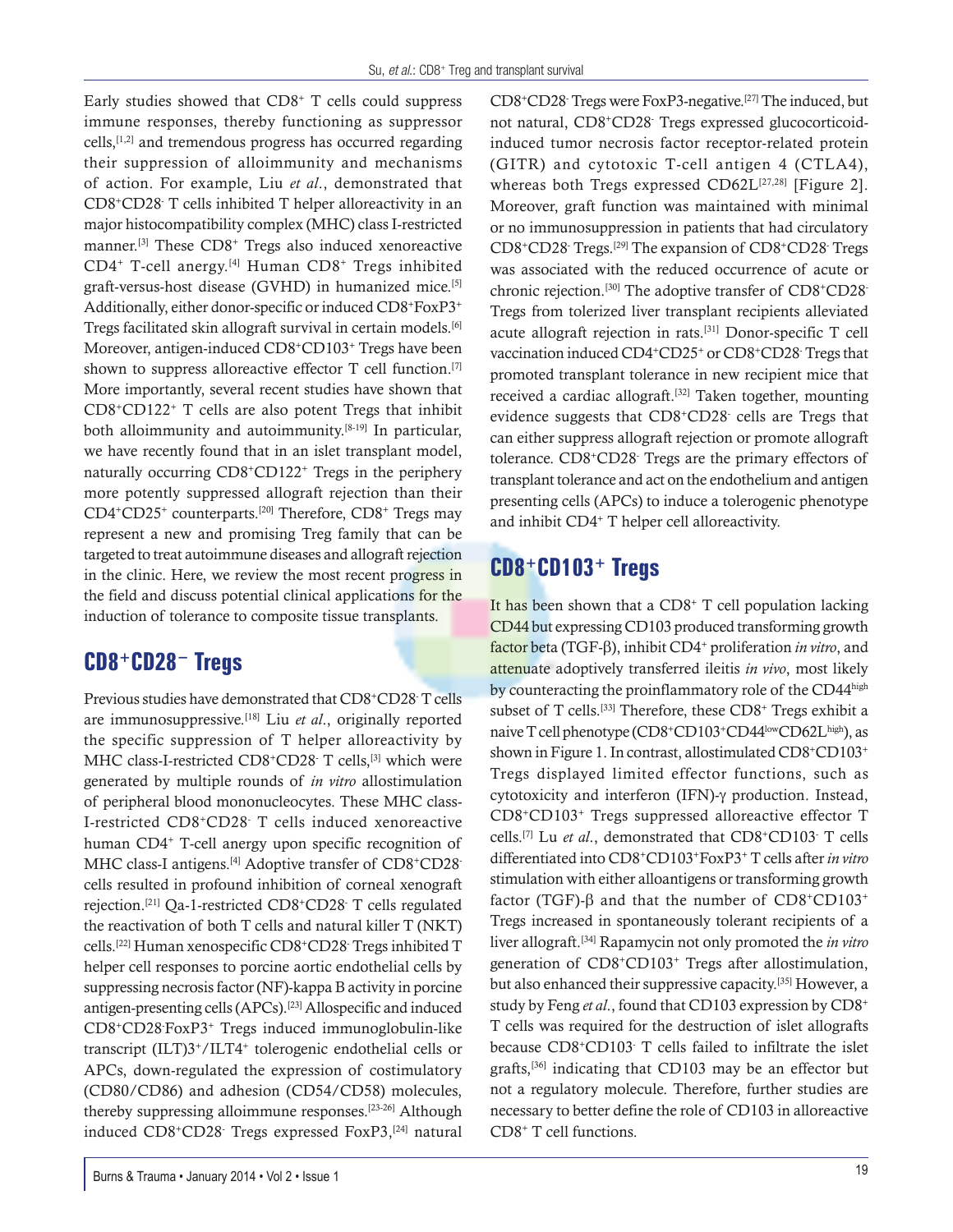| CD4+CD25+Treg CD8+CD122+Treg CD8+CD28- nTreg CD8+CD28- iTreg CD8+CD103+ Treg |                    |                     |                    |            |  |
|------------------------------------------------------------------------------|--------------------|---------------------|--------------------|------------|--|
| CD44high                                                                     | CD44high           | $CD44^{\text{low}}$ | CD44?              | $CD44$ low |  |
| CD62L                                                                        | CD62L              | CD62L               | CD62L              | CD62L      |  |
| $(CCR7)^+$                                                                   | $(CCR7)^+$         | $(CCR7)^+$          | $(CCR7)^+$         | $(CCR7)^+$ |  |
| $PD-1$ <sup>+/-</sup>                                                        | $PD-1+/-$          | <b>PD-1?</b>        | <b>PD-1?</b>       | $PD-1?$    |  |
| CTLA4+                                                                       | CTLA4?             | GITR-               | $GITR+$            | GITR?      |  |
| CD127-                                                                       | CD127 <sup>+</sup> | CTLA4-              | CTLA4 <sup>+</sup> | CTLA4?     |  |
| $FoxP3+$                                                                     | $FoxP3^-$          | FoxP3-              | $FoxP3+$           | $FoxP3+$   |  |

Figure 1: CD8<sup>+</sup> regulatory T cell (Treg) phenotypes. Natural CD8+CD122+ Tregs are CD44highCD62L+CD127+ and partially PD-1-positive (PD-1<sup>+/-</sup>) but are FoxP3-negative. Natural CD8+CD28 Tregs (nTreg) are CD44<sup>low</sup>CD62L+ but GITR-CTLA4-FoxP3; whereas, induced CD8+CD28 Tregs (iTreg) are CD44<sup>high</sup>CD62L+, but GITR+CTLA4+FoxP3+. CD8+CD103+ Tregs are CD44<sup>low</sup>CD62LhighFoxP3+. GITR = Glucocorticoid-induced tumor necrosis factor receptor-related protein, CTLA4 = cytotoxic T-cell antigen 4.



Figure 2: Mechanisms underlying CD8<sup>+</sup> Treg suppression. Mechanisms responsible for CD8+ Treg suppression include immunosuppressive cytokines and the killing of target T cells via the perforin/granzyme B and Fas L/Fas pathways as well as the downregulation of CD80/CD86 but the upregulation of immunoglobulin-like transcript 3/4 (ILT3/4) that, in turn, promotes CD8+ Treg expansion antigen presenting cell (APC).

## **CD8+CD122+ Tregs**

Recent studies have shown that naturally occurring CD8+CD122+ T cells control T cell homeostasis and play an important role in the suppression of autoimmune diseases.[8] The transfer of CD8<sup>+</sup>CD122<sup>+</sup> Tregs significantly improved the clinical symptoms of experimental autoimmune encephalomyelitis (EAE), indicating a role for CD8+CD122+ Tregs in the recovery phase of EAE.[37] Brain DCs expressing the B7-H1 molecule recruit CD8+CD122+ Tregs to the inflammatory site, which causes a decrease in the clinical EAE peak values.[38] Notably, CD8+CD38+CD122+ Tregs inhibited effector CD4<sup>+</sup> T cell proliferation in an antigennonspecific manner and reduced the clinical score of murine EAE as well as delayed disease occurrence.<sup>[39]</sup> A recent study showed that CD8+CD122+ T cells also played a regulatory role in EAE models of HLA-DR3 transgenic

mice; whereas, CD8+CD122- T cells had an opposite role.[16] Furthermore, CD8+CD122+ Tregs suppressed other autoimmune diseases in many animal models. The depletion of CD8+CD122+ T cells increased the incidence of autoimmune Graves' hyperthyroidism in a mouse model,<sup>[40]</sup> suggesting that CD8+CD122+ T cells play an essential role in the inhibition of autoimmune hyperthyroidism. B6-Yaa mutant mice developed systemic lupus erythematous-like disease in association with a defect in CD8+CD122+ Treg activity, suggesting that the Treg subset may be utilized to treat systemic lupus erythematous-like autoimmune disease.<sup>[15]</sup> Therefore, in multiple experimental animal models, CD8+CD122+ Tregs play an important role in the suppression of various autoimmune diseases.

Recent studies have also demonstrated that CD8+CD122+ Tregs play a role in suppressing alloimmune responses. We originally reported that CD8+CD122+ Tregs suppressed murine allograft rejection.<sup>[17]</sup> We also found that the PD-1<sup>+</sup> component of these Tregs were more effective than the unfractionated CD8+CD122+ Treg population;[17] whereas, antigen-specific CD8+CD122+PD-1- cells were memory T cells that could respond to a previously encountered antigen quickly and efficiently. Furthermore, we demonstrated that CD8+CD122+ Tregs were more potent in suppressing allograft rejection than their  $CD4$ <sup>+</sup>CD25<sup>+</sup> counterparts,<sup>[20]</sup> suggesting that CD8+CD122+ Tregs may be a better target for the treatment of allograft rejection. In summary, CD8+CD122+ Tregs regulate both autoimmunity and alloimmunity and may participate in immune regulation *in vivo* for various diseases.

CD8+CD122+ Tregs and the classical CD4+CD25+ Tregs both express the interleukin (IL)-2 receptor. Specifically, CD122 is the β subunit of the IL-2 receptor on T cells; whereas,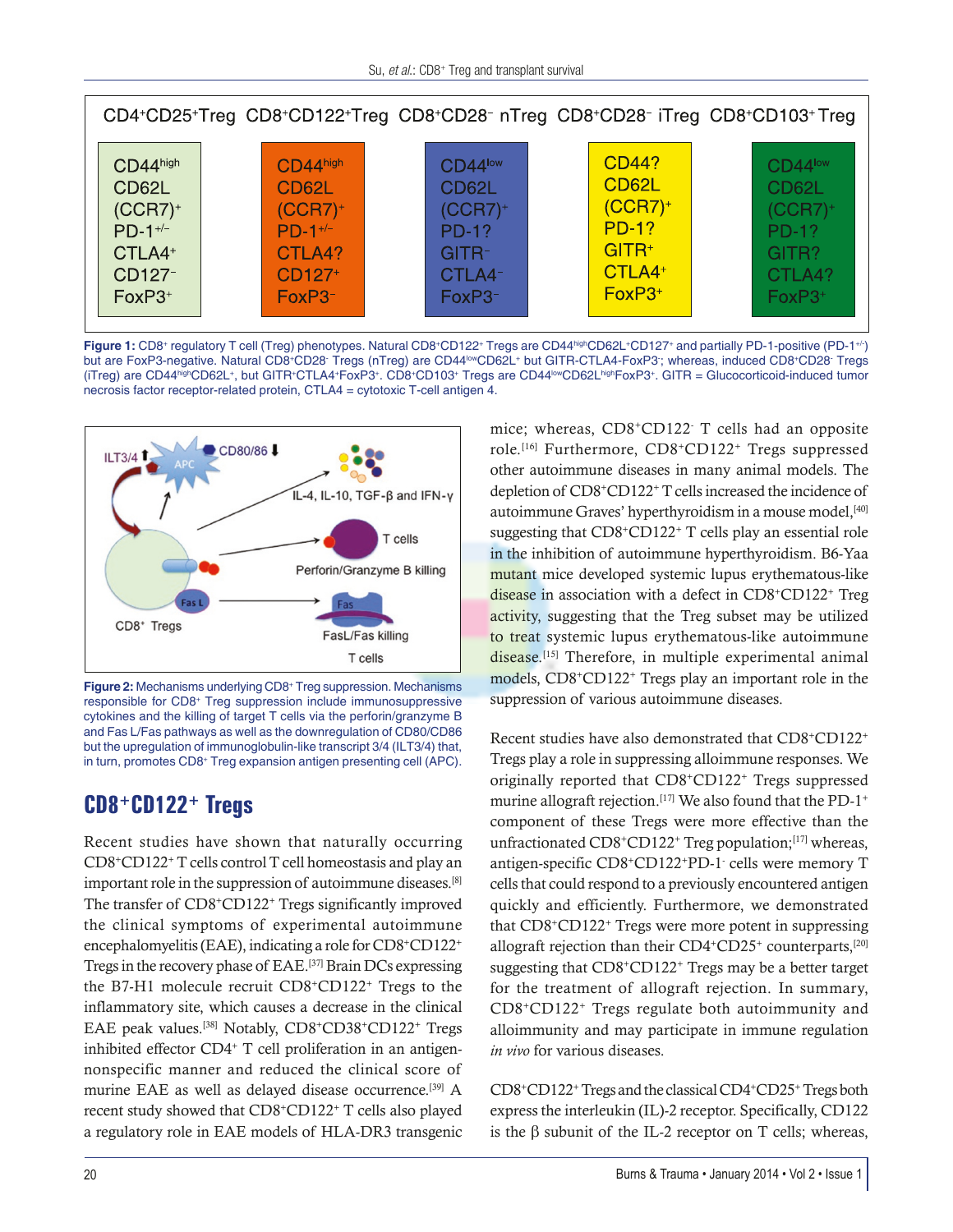CD25 is the  $\alpha$  subunit of the IL-2 receptor.<sup>[41]</sup> To identify more effective Tregs for potential clinical applications, we evaluated the efficacy of naturally arising CD8+CD122+ vs CD4+CD25+ Tregs for suppressive activities. Surprisingly, we found that CD8<sup>+</sup>CD122<sup>+</sup> Tregs were much more efficient in the suppression of allograft rejection and underwent faster homeostatic proliferation than their CD4+CD25+ counterparts.[20] In addition, CD8+CD122+ Tregs produced significantly more IL-10 and were more effective in the suppression of *in vitro* T cell proliferation than their CD4+CD25+ counterparts. Importantly, adoptive transfer of CD8+CD122+ Tregs but not CD4+CD25+ Tregs, together with the infusion of recombinant IL-15, significantly delayed allograft rejection in normal wildtype mice. In contrast, the transfer of CD4+CD25+ Tregs with the administration of either recombinant IL-2 or IL-15 did not significantly prolong islet allograft survival.<sup>[20]</sup> We hypothesized that IL-2 administration promoted the expansion of both CD4+CD25+ Tregs and conventional effector T cells, which did not alter the overall immune balance; whereas, the administration of IL-15 enhanced the expansion and function of CD8+CD122+ but not CD4+CD25+ Tregs. Therefore, naturally occurring CD8+CD122+ Tregs appear to be a more promising target for suppressing allograft rejection than their CD4+CD25+ counterparts. Further studies are warranted to improve CD8+CD122+ Treg therapies and provide additional experimental data for clinical trials.

## **Mechanisms of action**

The mechanisms underlying CD8+ Treg suppression are not fully understood. However, multiple mechanisms are likely to be involved, including the killing or direct lysis of target cells, the induction of  $CD4+T$  cell anergy, and the secretion of immunosuppressive cytokines and molecules. Different subsets of CD8+ Tregs may utilize distinct mechanisms. Studies by Cantor's group have demonstrated that perforin-mediated cytotoxicity is required for the suppressive activity of  $Qa-1$ -restricted  $CD8^+$  Tregs;<sup>[42]</sup> whereas, others have shown that  $CD11c^+CD8^+$  Tregs can directly kill activated CD4+ T cells through the Fas ligand-Fas death pathway<sup>[43]</sup> [Figure 2]. CD8+CD28<sup>-</sup> Tregs induced xenoreactive human CD4+ T-cell anergy<sup>[4]</sup> and also downregulated expression of the costimulatory molecules CD80/CD86 on APCs,[23] which indirectly block T cell priming by APCs. TGF-β expanded CD8+CD103+ Tregs displayed cytotoxicity towards allospecific effector T cells through cell-to-cell contact.[7] Zheng *et al*., demonstrated that alloantigen-specific suppression by human CD8+ Tregs was partially dependent on IL-10, TGF-β, GITR

and CTLA-4 expression.<sup>[44]</sup> CD8<sup>+</sup>CD28<sup>-</sup> Tregs induced ILT3+/ILT4+ expression on endothelial cells or APCs and downregulated costimulatory (CD80/CD86) and adhesion (CD54/CD58) molecules, resulting in reduced alloreactivity.[23-26] The increased ILT3+/ILT4+ expression, in turn, promoted the differentiation of CD8+CD28- FoxP3<sup>+</sup> Tregs,<sup>[24]</sup> reinforcing their suppressive capacity. Moreover, ILT3 directly induced CD4<sup>+</sup> Th cell anergy and suppressed the differentiation of IFN-γ-producing effector CD8<sup>+</sup> CTL.<sup>[45]</sup>

The mechanisms of action for CD8+CD122+ Treg suppression are also not well-defined. As shown in Figure 2, IL-10 produced by CD8+CD122+ Tregs appears to be a primary mechanism responsible for suppression.[9,17,46] Endharti *et al*., presented the first data showing that CD8+CD122+ Tregs suppressed IFN-γ production and the proliferation of CD8+ T cells by producing IL-10 *in*  vitro.<sup>[9]</sup> CD8<sup>+</sup> Tregs also recognized activated T cells via the interaction of the MHC class I-αβ TCR and regulated target T cells by producing IL-10.[46] We also observed that the suppression of allograft rejection by IL-10-deficient CD8+CD122+ Tregs was largely diminished.[17] Activated CD8+CD122+ Tregs from RasGRP1(-/-) mice synthesized IL-10 and inhibited the proliferation of CD8+CD122 T cells.[10] However, IL-10 did not account for all mechanisms underlying CD8+CD122+ Treg suppression.<sup>[17]</sup> Other mechanisms, in addition to IL-10 production, may be involved in CD8+CD122+ Treg suppression. In particular, CD8+CD122+ Tregs also released IFN-γ and TGF-β that suppressed  $CD4^+$  T cell activation.<sup>[16]</sup> It remains to be determined whether the perforin/granzyme B pathway is also involved in regulating effector T cells by CD8+CD122+ Tregs. Despite these findings, further studies are required to fully identify the mechanisms responsible for the suppression of alloimmunity or autoimmunity.

## **Conclusion**

Many recent studies have shown that the CD8<sup>+</sup> component of T cells can also serve as Tregs *in vitro* and *in vivo*, although relatively little is known about these cells compared to the conventional CD4+CD25+ Tregs. CD8+ cells suppress both alloimmune responses and autoimmunity in many animal models. Multiple subsets of CD8+ Tregs have been identified thus far, including the CD8+CD28- , CD8+CD103+, CD8+FoxP3+ and CD8+CD122+ populations. The mechanisms of action of these cells are not well understood because of their plasticity and heterogeneity. Further investigation is necessary to fully understand the distinct mechanisms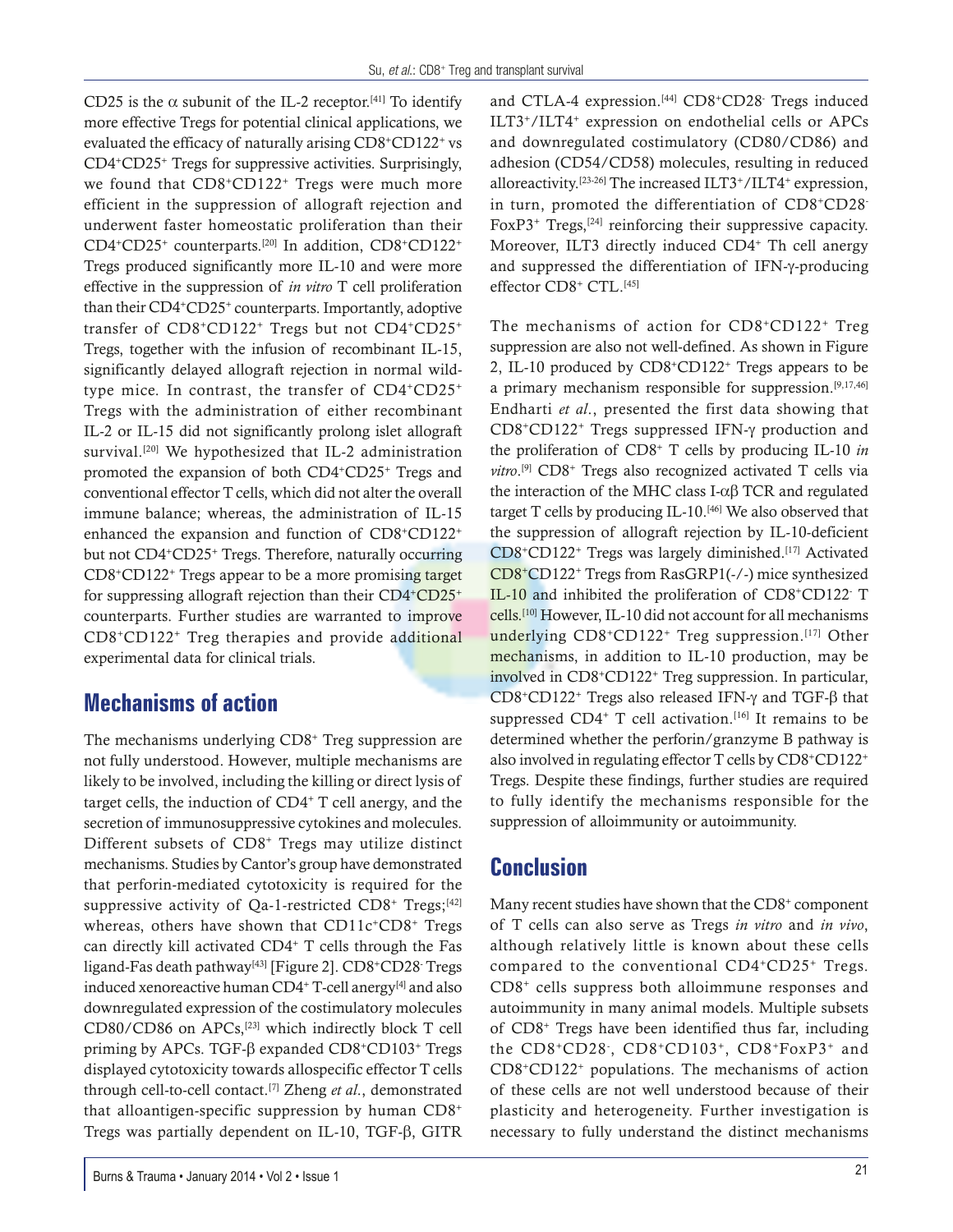underlying their suppression as well as the mechanism by which CD8+ Tregs interact with other types of Tregs in the induction and maintenance of immune tolerance. These studies will help lay the groundwork for potential clinical trials. Most importantly, our new studies reveal that CD8+CD122+ Tregs more potently suppress allograft rejection than their CD4+CD25+ counterparts. Therefore, CD8+ Tregs likely represent a new and promising Treg family that can be targeted to suppress allograft rejection or induce long-term allograft survival or tolerance in the clinic. This will undoubtedly benefit transplant patients, including those with composite tissue transplants because of trauma and burns.

#### **References**

- 1. Gershon RK, Kondo K. Cell interactions in the induction of tolerance: The role of thymic lymphocytes. Immunology 1970;18:723-37.
- 2. Cantor H, Shen FW, Boyse EA. Separation of helper T cells from suppressor T cells expressing different Ly components. II. Activation by antigen: After immunization, antigen-specific suppressor and helper activities are mediated by distinct T-cell subclasses. J Exp Med 1976;143:1391-40.
- 3. Liu Z, Tugulea S, Cortesini R, Suciu-Foca N. Specific suppression of T helper alloreactivity by allo-MHC class I-restricted CD8+CD28- T cells. Int Immunol 1998;10:775-83.
- 4. Colovai AI, Liu Z, Ciubotariu R, Lederman S, Cortesini R, Suciu-Foca N. Induction of xenoreactive CD4+ T-cell anergy by suppressor CD8<sup>+</sup>CD28<sup>-</sup> T cells. Transplantation 2000;69:1304-10.
- 5. Zheng J, Liu Y, Liu M, Xiang Z, Lam KT, Lewis DB, *et al*. Human CD8<sup>+</sup> regulatory T cells inhibit GVHD and preserve general immunity in humanized mice. Sci Transl Med 2013;5:168-9.
- 6. Lerret NM, Houlihan JL, Kheradmand T, Pothoven KL, Zhang ZJ, Luo X. Donor-specific CD8+ Foxp3+ T cells protect skin allografts and facilitate induction of conventional CD4+ Foxp3+ regulatory T cells. Am J Transplant 2012;12:2335-47.
- 7. Koch SD, Uss E, van Lier RA, ten Berge IJ. Alloantigeninduced regulatory CD8+CD103+ T cells. Hum Immunol 2008;69:737-44.
- 8. Rifa'i M, Kawamoto Y, Nakashima I, Suzuki H. Essential roles of CD8+CD122+regulatory T cells in the maintenance of T cell homeostasis. J Exp Med 2004;200:1123-34.
- 9. Endharti AT, Rifa IM, Shi Z, Fukuoka Y, Nakahara Y, Kawamoto Y, *et al.* Cutting edge: CD8+CD122+ regulatory T cells produce IL-10 to suppress IFN-gamma production and proliferation of CD8+ T cells. J Immunol 2005;175:7093-7.
- 10. Chen X, Priatel JJ, Chow MT, Teh HS. Preferential development of CD4 and CD8 T regulatory cells in RasGRP1 deficient mice. J Immunol 2008;180:5973-82.
- 11. Shi Z, Rifa'i M, Lee YH, Shiku H, Isobe K, Suzuki H. Importance of CD80/CD86-CD28 interactions in the recognition of target cells by CD8+CD122+ regulatory T cells. Immunology 2008;124:121-8.
- 12. Molloy MJ, Zhang W, Usherwood EJ. Suppressive CD8+ T cells arise in the absence of CD4 help and compromise control of persistent virus. J Immunol 2011;186:6218-26.
- 13. Endharti AT, Okuno Y, Shi Z, Misawa N, Toyokuni S, Ito M, *et al*. CD8+CD122+ regulatory T cells (Tregs) and CD4+ Tregs cooperatively prevent and cure CD4+ cell-induced colitis. J Immunol 2011;186:41-52.
- 14. Wang LX, Li Y, Yang G, Pang PY, Haley D, Walker EB, *et al*. CD122+CD8+ Treg suppress vaccine-induced antitumor immune responses in lymphodepleted mice. Eur J Immunol 2010;40:1375-85.
- 15. Kim HJ, Wang X, Radfar S, Sproule TJ, Roopenian DC, Cantor H. CD8+ T regulatory cells express the Ly49 Class I MHC receptor and are defective in autoimmune prone B6-Yaa mice. Proc Natl Acad Sci U S A 2011;108:2010-5.
- 16. Mangalam AK, Luckey D, Giri S, Smart M, Pease LR, Rodriguez M, *et al*. Two discreet subsets of CD8 T cells modulate PLP(91- 110) induced experimental autoimmune encephalomyelitis in HLA-DR3 transgenic mice. J Autoimmun 2012;38:344-53.
- 17. Dai H, Wan N, Zhang S, Moore Y, Wan F, Dai Z. Cutting edge: Programmed death-1 defines CD8+CD122+ T cells as regulatory versus memory T cells. J Immunol 2010;185:803-7.
- 18. Guillonneau C, Picarda E, Anegon I. CD8<sup>+</sup> regulatory T cells in solid organ transplantation. Curr Opin Organ Transplant 2010.
- 19. Suzuki M, Konya C, Goronzy JJ, Weyand CM. Inhibitory CD8+ T cells in autoimmune disease. Hum Immunol 2008;69:781-9.
- 20. Dai Z, Zhang S, Xie Q, Wu S, Su J, Li S, *et al*. Natural CD8+CD122+ T cells are more potent in suppression of allograft rejection than CD4+CD25+ regulatory T cells. Am J Transplant 2014;14:39-48.
- 21. Wang J, Jiang S, Shi H, Lin Y, Wang X. Prolongation of corneal xenotransplant survival by T-cell vaccination-induced T-regulatory cells. Xenotransplantation 2008;15:164-73.
- 22. Varthaman A, Khallou-Laschet J, Clement M, Fornasa G, Kim HJ, Gaston AT, *et al.* Control of T cell reactivation by regulatory Qa-1-restricted CD8+ T cells. J Immunol 2010;184:6585-91.
- 23. Ciubotariu R, Li J, Colovai AI, Platt JL, Cortesini R, Suciu Foca Cortesini N. Human xenospecific T suppressor cells inhibit T helper cell proliferation to porcine aortic endothelial cells, and NF-kappaB activity in porcine APC. Hum Immunol 2001;62:470-8.
- 24. Manavalan JS, Kim-Schulze S, Scotto L, Naiyer AJ, Vlad G, Colombo PC, *et al*. Alloantigen specific CD8+CD28- FOXP3+ T suppressor cells induce ILT3+ ILT4+ tolerogenic endothelial cells, inhibiting alloreactivity. Int Immunol 2004;16:1055-68.
- 25. Ciubotariu R, Colovai AI, Pennesi G, Liu Z, Smith D, Berlocco P, *et al.* Specific suppression of human CD4<sup>+</sup> Th cell responses to pig MHC antigens by CD8+CD28- regulatory T cells. J Immunol 1998;161:5193-202.
- 26. Choi J, Enis DR, Koh KP, Shiao SL, Pober JS. T lymphocyteendothelial cell interactions. Annu Rev Immunol 2004;22:683-709.
- 27. Scotto L, Naiyer AJ, Galluzzo S, Rossi P, Manavalan JS, Kim-Schulze S, *et al.* Overlap between molecular markers expressed by naturally occurring CD4+CD25+ regulatory T cells and antigen specific CD4+CD25+ and CD8+CD28- T suppressor cells. Hum Immunol 2004;65:1297-306.
- 28. Yu Y, Zitzner JR, Houlihan J, Herrera N, Xu L, Miller J, *et al*. Common gamma chain cytokines promote rapid *in vitro*  expansion of allo-specific human CD8<sup>+</sup> suppressor T cells. PLoS One 2011;6:e28948.